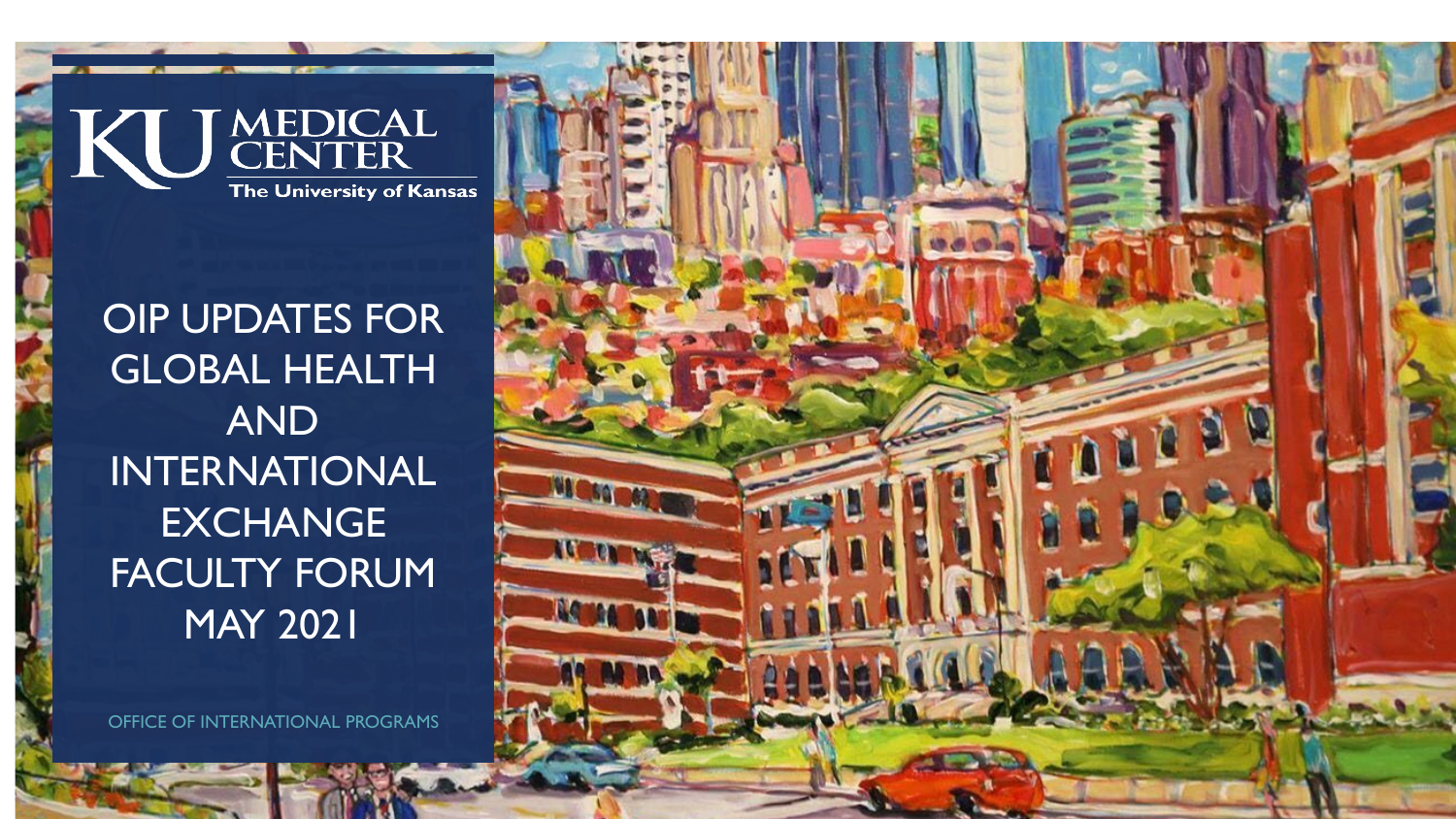#### **TRAVEL AMID COVID AND KUMC INTERIM POLICY HTTPS://KUMED.SHAREPOINT.COM/SITES/MYKUMC/HR/DOCUMENTS/ COVID%20TRAVEL%20GUIDELINES.PDF**



- Register personal and professional travel [Register Travel \(kumc.edu\)](https://www.kumc.edu/office-of-international-programs/register-travel.html)
- OIP will provide updates from the CDC and KDHE according to your vaccinate situation and travel location.
- International travel which is inherently complicated has become more complicated. There are evolving changes and are different if you are vaccinated or not. The CDC has eased requirement for vaccinated individuals and in time, we expect other countries to adapt some of the same accommodations. [EU to allow entry to vaccinated travelers | CNN Travel](https://www.cnn.com/travel/article/eu-to-allow-entry-to-vaccinated-travelers/index.html?utm_term=16215063303403646ff800a99&utm_source=cnn_Five+Things+for+Thursday%2C+May+20%2C+2021&utm_medium=email&bt_ee=%2Fk6suZQ8Q%2BdyujLkZD2RozSz%2BOrFqNdCRy2EN3FraryglCt0lr8c7wskXfQ8jh53&bt_ts=1621506330341) (from safe countries. Will the US make the list?)
- Since almost all locations (except South Korea, Thailand, New Zealand, Micronesia) are a level 4 advisory from the CDC and DOS due to COVID-19, all professional and educational travel requires a petition to the Travel Threat Assessment Committee.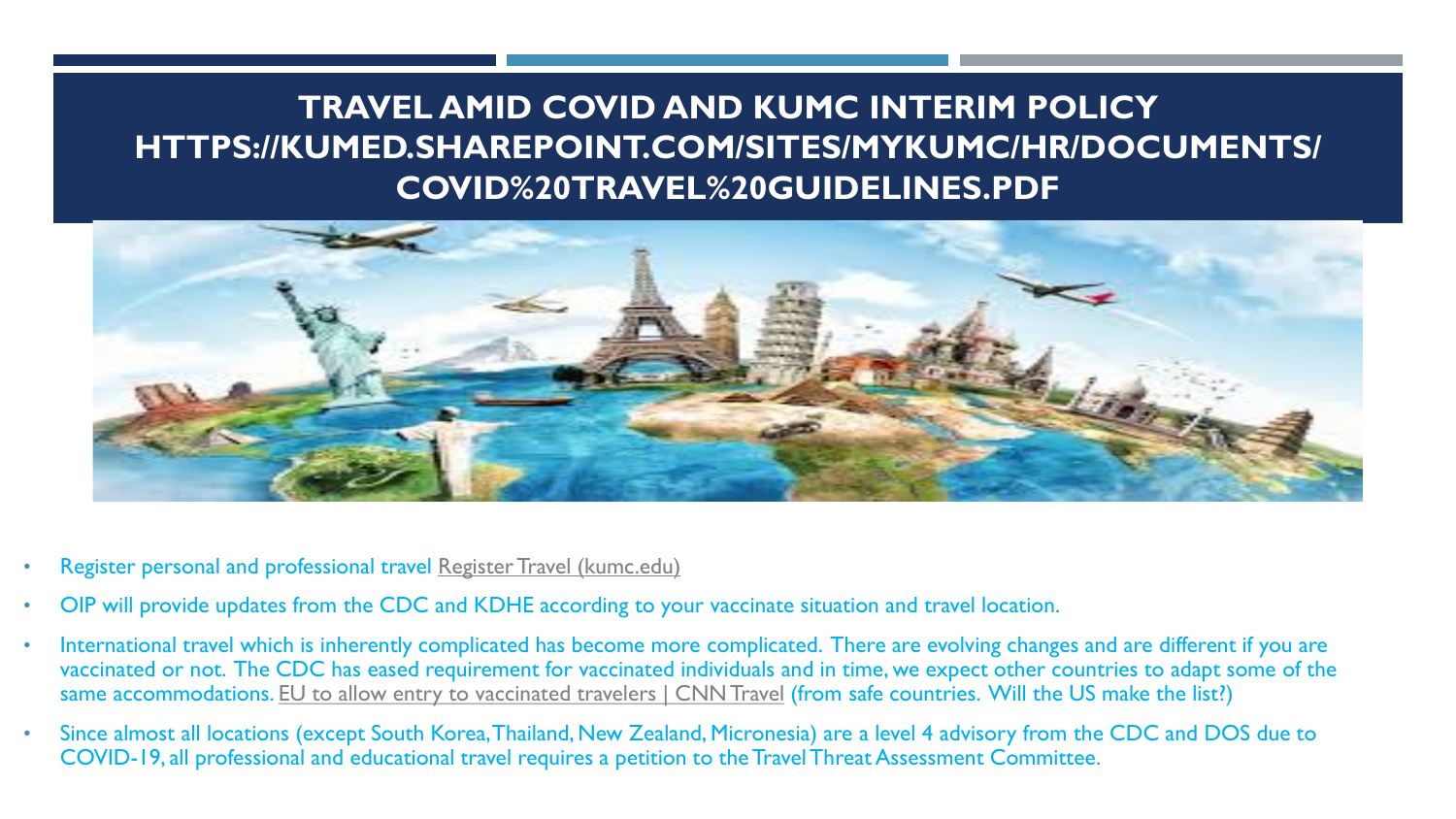## IEE'S AND INTERNATIONAL EXCHANGE DURING COVID

- **Partnered with SON Dr. Cochran for virtual classroom exchange between Moi and CMC.**
- **The [Virtual International Educational Experiences \(kumc.edu\)](https://www.kumc.edu/office-of-international-programs/outbound-programs/virtual-international-educational-experiences.html)**
- **[Partnered with Child Family Health International to offer virtual IEE's to students and residents let the world CHANGE](https://www.cfhi.org/)** you | Child Family Health International (cfhi.org)
- **Partnered with The Virtual Mojo/Ishana Malkani in India to offer virtual research opportunities** 
	- Working with Drs. Shelley Bhattacharya and Mamatha Pasnoor on a Summer 2022 interprofessional IEE
- One resident, 2 M4's, 7 M1's for SER week/KUMCIO, 2 students for summer (1 research and 1 clinical)
- No cost to students Fully funded by Cares Act funding and OIP funds
- **Anecdotally, saw benefits to virtual** 
	- **Emphasis on global health learning not place/travel/tourism**
	- **Emphasis on global health learning not going into a system and trying to fix or change**
	- **Emphasis on global health learning remove the power dynamics of having money to go /correlating money to more knowledge**
	- Cost is lower Creates accessibility and inclusion
- **Partnering with CFHI to analyze data and publish on outcomes (Dr. Alonso, Dr. Cochran, Dr. Kessler)**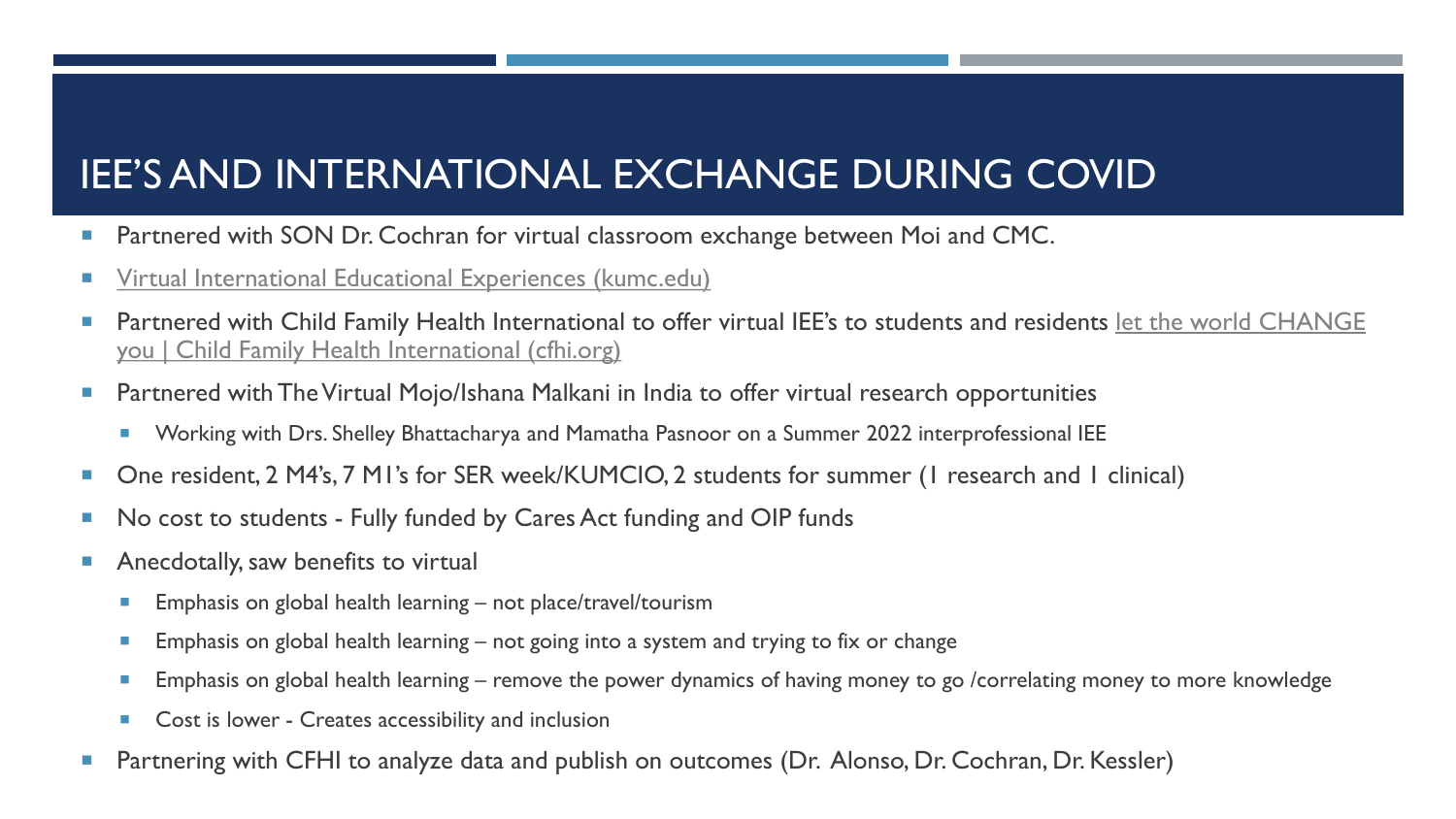### PROGRAMMING

- **Continuous communication with partners through** email/invitation to join programming and present
- Developed Foundations of Global Health (12 speakers including Dr. Kessler, Dr. Smith, Dr. Greiner, Dr. Bahr, Dr. Halsey, Dr. Mani, Dr. Kovac, Dr. Julián Franco and Dr. Mendez
	- This series is designed to feature our experts in the field of global health - KUMC's faculty, researchers and clinicians; our international partners and our community partners. Each presenter will share his/her personal journey, educational background, mentors, books and articles that gave inspiration, challenges, lessons learned, successes, epiphanies, life-changing moments and the heart breaks.
	- [Foundations of Global Health Series \(kumc.edu\)](https://www.kumc.edu/office-of-international-programs/events-and-programming/foundations-of-global-health-series.html)
	- Need speakers for 2021-2022 submit an application here: [Foundations of Global Health \(kumc.edu\)](https://redcap.kumc.edu/surveys/?s=9A43NNW3RW)

## **Foundations of Global Health**



"A Day in the Life of Dr. Méndez" by Dr. Francisco Méndez, Medical Director of Hospital San Pedro Tuesday, January 19 5:30 p.m. Register on the OIP Events Calendar



Dr. Francisco Méndez is a rural Mayan doctor working in the high lands of Guatemala, providing primary health care, health education and hospital services. He holds a Master's in Public Health from Universidad Rafael Landivar, Guatemala, Guatemala City and a Doctorate in Medicine from Universidad San Carlos, Guatemala, Guatemala City. Dr. Méndez is the Medical Director at Hospital San Pedro in Guatemala and is responsible for the management and administration of the 10-bed hospital. He trains local and international students and volunteers, in health care education and intercultural activities. Since 2018, Dr. Méndez's clinic at the Hospital San Pedro has been the clinical site for University of Kansas Medical Center International Outreach (KUMCIO)'s first- and second-year medical students.